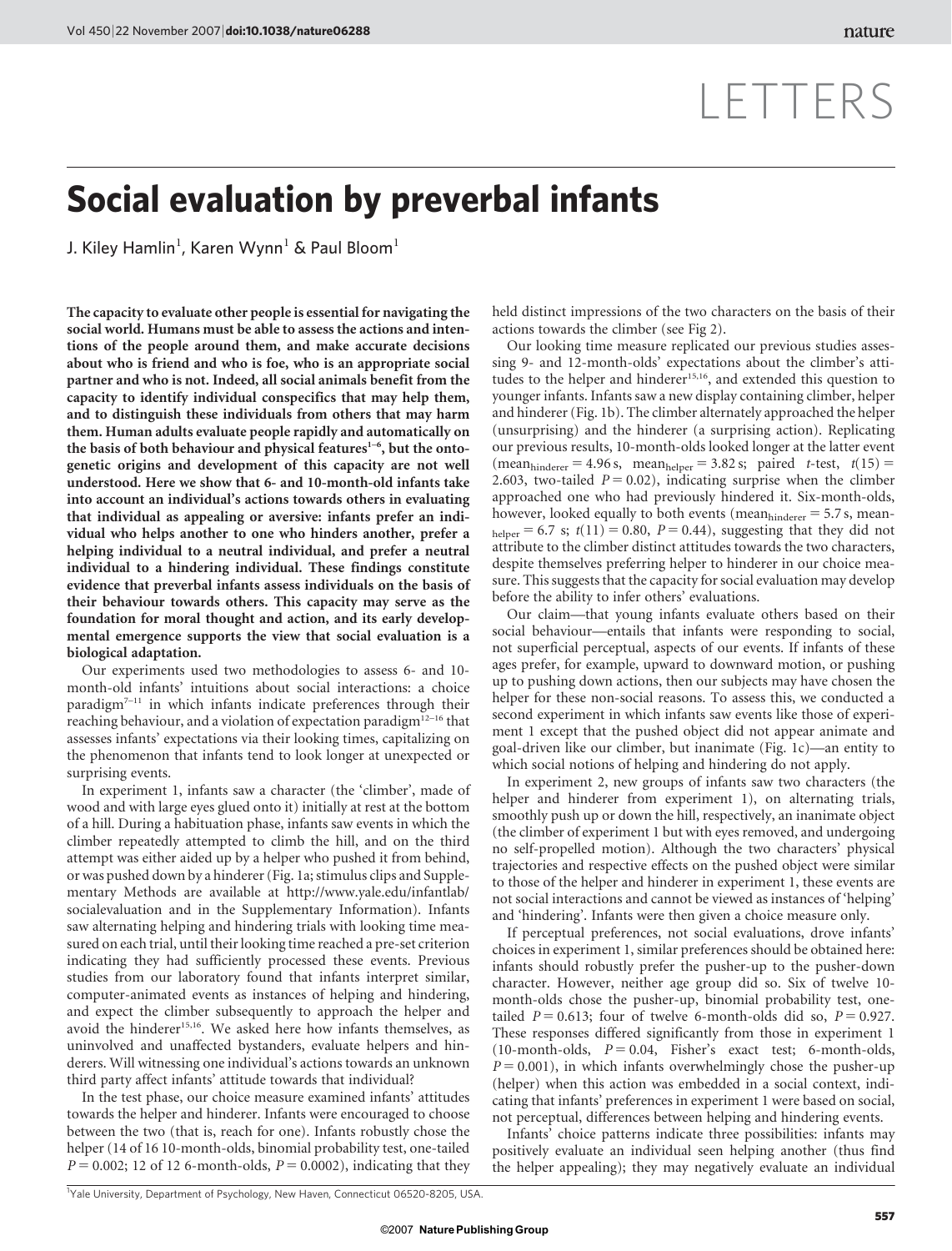seen hindering another (thus find the hinderer aversive); or both positive and negative evaluation processes may be operative. We accordingly conducted a third experiment in which new groups of 6- and 10-month-old infants chose between a neutral character and a valenced character—either a helper (for infants in the helping/ neutral condition) or a hinderer (the hindering/neutral condition).

In experiment 3 habituation trials, each infant saw either a helper or a hinderer acting on a climber as in experiment 1, and a neutral character which moved uphill or downhill in the same manner as the valenced character but did not interact with the climber (Fig. 1d). Infants in both conditions were then given a choice measure to assess their own preference for the neutral versus valenced character, and a looking time measure to assess their expectations of the climber's preference for the neutral versus valenced character.

In the choice measure, infants of both ages responded differently to the neutral character when it was paired with the helper than when it was paired with the hinderer (Fisher's exact test, two-tailed  $P = 0.01$ for each age group). Infants in the helping/neutral condition systematically chose the helper (seven of eight 10-month-olds, binomial probability test, one-tailed  $P = 0.035$ ; and seven of eight 6-montholds,  $P = 0.035$ ), whereas infants in the hindering/neutral group chose the neutral character (seven of eight 10-month-olds,  $P =$ 0.035; and seven of eight 6-month-olds,  $P = 0.035$ ). That is, infants were both drawn towards helpers and independently inclined to avoid hinderers, revealing both positive and negative evaluations. Infants' choices were not based on general perceptual preferences: within each condition, the neutral and valenced characters enacted identical motion patterns; a preference for solitary action over interaction (or vice versa) would have generated across-the-board choice (or avoidance) of the neutral character in both conditions, not choice in one and avoidance in the other, as was observed. Infants'

preference for the helper and aversion to the hinderer, then, are best explained as specifically social evaluations: a liking for those who act cooperatively to facilitate the goals of others, and a dislike of those who impede another's goals.

In our looking time measure, infants of both ages failed to discriminate the test events (climber approaching the neutral versus the valenced character (helper or hinderer), two-tailed t-tests, all  $P$ -values  $> 0.3$ ). Together with the looking time results from experiment 1 this suggests that 10-month-olds, although having expectations of how an individual will respond to two actors performing opposing actions, do not anticipate how an individual will respond to actors performing less-distinct actions.

Previous research has established that infants in the first half-year of life exhibit preferences for social individuals based on static perceptual features (for example, facial attractiveness, race) $17,18$ , and toddlers by 18 months of age spontaneously engage in cooperative helping behaviour<sup>19</sup>. The findings reported here constitute the first evidence that young infants' social preferences are influenced by others' behaviour towards unrelated third parties. The presence of social evaluation so early in infancy suggests that assessing individuals by the nature of their interactions with others is central to processing the social world, both evolutionarily and developmentally. The capacity for such evaluations can be seen as a biological adaptation: cooperative behaviour such as group hunting, food sharing and warfare can be beneficial to individual members of a group, but can only successfully evolve if individuals can distinguish free riders from cooperators or 'reciprocators', those willing to do their fair share<sup>20,21</sup>. Our findings suggest that preverbal infants may be sensitive to this distinction.

The capacity to evaluate individuals by their social actions may also serve as a foundation for a developing system of moral cognition. Plainly, many aspects of a full-fledged moral system are beyond the



Figure 1 | Social interaction events shown to infants. a, Helping and hindering habituation events of experiments 1 and 3. On each trial, the climber (red circle) attempts to climb the hill twice, each time falling back to the bottom of the hill. On the third attempt, the climber is either bumped up the hill by the helper (left panel) or bumped down the hill by the hinderer (right panel). Infants in experiment 1 saw these two events in alternating sequence; infants in experiment 3 saw either a helping or hindering event in alternation with the corresponding neutral event depicted in d. b, Looking time test events of experiments 1 and 3. The climber moves from the top of the hill to sit with the character on the right (left panel) or the left (right panel). c, Pushing-up and pushing-down habituation events of experiment 2. An inanimate object (red circle) rests (left panel) at the bottom of the hill and is pushed up, or rests (right panel) at the top of the hill and is pushed down. Infants saw these two events in alternation. d, Neutral habituation events from helper/neutral (left panel) and hinderer/neutral (right panel) conditions of experiment 3. The neutral character, without interacting with the climber, traces a path identical to that of the helper (left panel) or hinderer (right panel). Each infant saw either the helping or hindering event depicted in a, in alternation with the corresponding neutral event.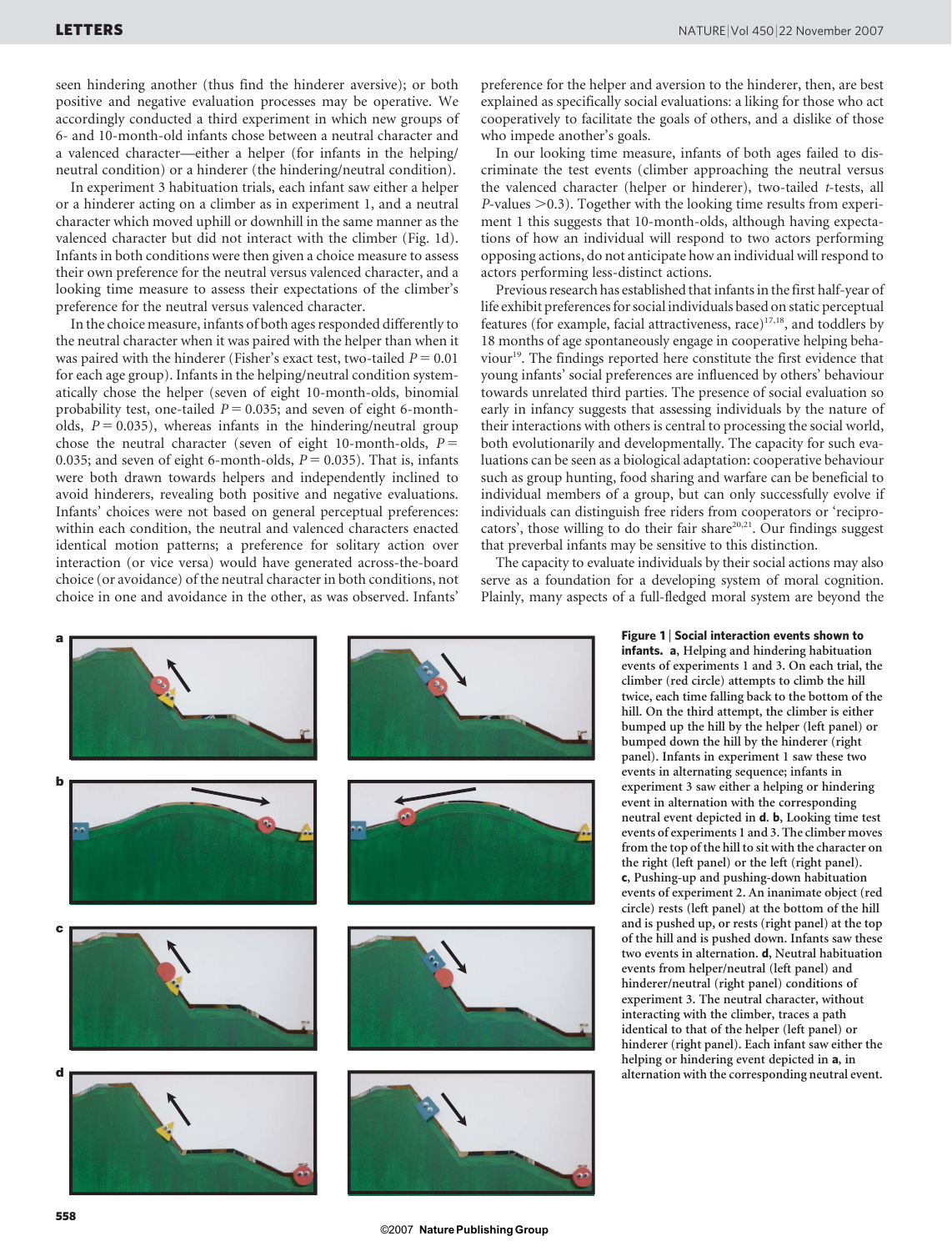

Figure 2 | Choice results. Percentage of infants choosing each character across experiments 1, 2 and 3. NS, not significant. Asterisk, one-tailed  $P < 0.05$ ; double asterisk,  $P < 0.05$ .

grasp of the preverbal infant. Yet the ability to judge differentially those who perform positive and negative social acts may form an essential basis for any system that will eventually contain more abstract concepts of right and wrong. The social evaluations we have observed in our young subjects have (at least) one crucial component of genuine moral judgements: they do not stem from infants' own experiences with the actors involved. Our subjects had no previous history with our characters, nor did they themselves experience any consequences of these characters' actions. Their evaluations were made on the basis of witnessed interactions between unknown individuals: the infant, as an unaffected, unrelated (and therefore unbiased) third party, is nonetheless rendering a judgement about the value of a social act.

Our findings indicate that humans engage in social evaluation far earlier in development than previously thought, and support the view that the capacity to evaluate individuals on the basis of their social interactions is universal and unlearned<sup>22-24</sup>. Determining the complexity of this understanding—for instance, do infants prefer to interact with agents who punish hinderers over those who reward them—will require further research.

## METHODS SUMMARY

Subjects were healthy full-term infants recruited from the greater New Haven area and tested in K.W.'s Infant Cognition Laboratory at Yale University. Tenmonth-olds ranged from 9 months 12 days to 10 months 16 days; 6-month-olds from 5 months 3 days to 6 months 17 days.

Habituation events occurred in a display (122 cm wide, 66 cm high) containing a green incline with 43-cm elevation from base to top. Characters were blocks (9 cm  $\times$  9 cm  $\times$  1 cm) with large (2.5-cm diameter) 'googly eyes' (with the exception of the eyeless object in experiment 2). The looking time test display (122 cm  $\times$  66 cm) contained a hill with 14-cm elevation from base to top.

Infants sat in parents' laps; parents were instructed not to interfere with infants. Parents of all infants in experiment 2 and 6-month-olds in experiment 3 were additionally instructed to close their eyes during choice measure. Infants received habituation trials until (1) looking time on three consecutive trials (after the first three) decreased to half that on the first three trials or (2) 14 trials were presented. End-of-trial for habituation and looking time test trials occurred when (1) the infant looked away continuously for 2 s or (2) 60 s had elapsed. A coder blind to the identities of the characters monitored infants' looking times and administered the choice measure. A second coder independently coded a random 25% of subjects of each age group in each experiment; coders achieved 98% positive agreement on both measures.

The following were counterbalanced across subjects in each experiment and age group: identities of helper/hinderer (experiment 1), pusher-up/pusherdown (experiment 2) and valenced/neutral characters (experiment 3); order of habituation events; order of choice and looking time measures (experiments 1 and 3); positions (left/right) of characters in choice and in looking time trials; order of climber's approach in looking time test trials to helper/hinderer (experiment 1) and valenced/neutral character (experiment 3).

Full Methods and any associated references are available in the online version of the paper at<www.nature.com/nature>.

## Received 3 August; accepted 24 September 2007.

- 1. Langlois, J. H. Physical Appearance, Stigma, and Social Behavior: The Ontario Symposium Vol. 3 (eds Herman, C. P., Zanna, M. P. & Higgins, E. T.) (Erlbaum, Hillsdale, New Jersey, 1986).
- 2. Shepherd, J. Perceiving and Remembering Faces (eds Davies, G., Ellis, H. & Shepherd, J.) (Academic Press, San Diego, California, 1981).
- 3. Winter, L. & Uleman, J. When are social judgments made? Evidence for the spontaneousness of trait inferences. J. Pers. Soc. Psychol. 47, 237–252 (1984).
- 4. Ambady, N. & Rosenthal, R. Thin slices of expressive behavior as predictors of interpersonal consequences: A meta-analysis. Psychol. Bull. 111, 256–274 (1992).
- 5. Cunningham, W. A. et al. Separable neural components in the processing of black and white faces. Psychol. Sci. 15, 806–813 (2004).
- 6. Todorov, A., Mandisodza, A., Goren, A. & Hall, C. Inferences of competence from faces predict election outcomes. Science 308, 1623–1626 (2005).
- 7. Piaget, J. The Construction of Reality in the Child (Routledge, New York, 1954).
- 8. Repacholi, B. M. & Gopnik, A. Early reasoning about desires: Evidence from 14–18 month olds. Dev. Psychol. 33, 12–21 (1997).
- 9. Feigenson, L., Carey, S. & Spelke, E. S. Infants' discrimination of number vs continuous extent. Cognit. Psychol. 44, 33–66 (2002).
- 10. Hamlin, J. K., Hallinan, E. V. & Woodward, A. L. Do as I do: 7-month-old infants selectively reproduce others' goals. Dev. Sci.. (in the press)
- 11. Cheries, E., Mitroff, S. R., Wynn, K. & Scholl, B. J. Cohesion as a principle of object persistence in infancy. Dev. Sci.. (in the press).
- 12. Woodward, A. L. Infants selectively encode the goal object of an actor's reach. Cognition 69, 1–34 (1998).
- 13. Premack, D. & Premack, A. J. Infants attribute value  $\pm$  to the goal-directed actions of self-propelled objects. J. Cogn. Neurosci. 9, 848–856 (1997).
- 14. Gergely, G., Nadasdy, Z., Csibra, G. & Biro, S. Taking the intentional stance at 12 months of age. Cognition 56, 165–193 (1995).
- 15. Kuhlmeier, V., Wynn, K. & Bloom, P. Attribution of dispositional states by 12 month-olds. Psychol. Sci. 14, 402–408 (2003).
- Kuhlmeier, V., Wynn, K. & Bloom, P. Reasoning about present dispositions based on past interactions (International Conference on Infant Studies, Chicago, Illinois, 5 May 2004).
- 17. Kelley, D. et al. 3-month-olds, but not newborns, prefer own-race faces. Dev. Sci. 8, F31–F36 (2005).
- 18. Slater, A. et al. Newborn infants prefer attractive faces. Infant Behav. Dev. 21, 345–354 (1998).
- 19. Warneken, F. & Tomasello, M. Altruistic helping in human infants and young chimpanzees. Science 311, 1301–1303 (2006).
- 20. Trivers, R. L. The evolution of reciprocal altruism. Q. Rev. Biol. 46, 35–57 (1971).
- 21. Axelrod, R. The Evolution of Cooperation (Basic Books, New York, 1984).
- 22. Haidt, J. & Joseph, C. Intuitive ethics: How innately prepared intuitions generate culturally variable virtues. Daedalus 133, 55–66 (2004).
- 23. Pinker, S. The Blank Slate (Norton, New York, 2002).
- 24. Hauser, M. Moral Minds (Ecco, New York, 2006).

Supplementary Information is linked to the online version of the paper at <www.nature.com/nature>.

Acknowledgements We thank A. Norman, J. Stitelman, E. Madva, K. McCrink, G. Newman and E. Cheries for their assistance and input. This work was supported in part by a National Science Foundation grant to K.W.

Author Information Reprints and permissions information is available at <www.nature.com/reprints>. Correspondence and requests for materials should be addressed to J.K.H. [\(kiley.hamlin@yale.edu\)](mailto:kiley.hamlin@yale.edu) and to K.W. [\(karen.wynn@yale.edu\)](mailto:karen.wynn@yale.edu).